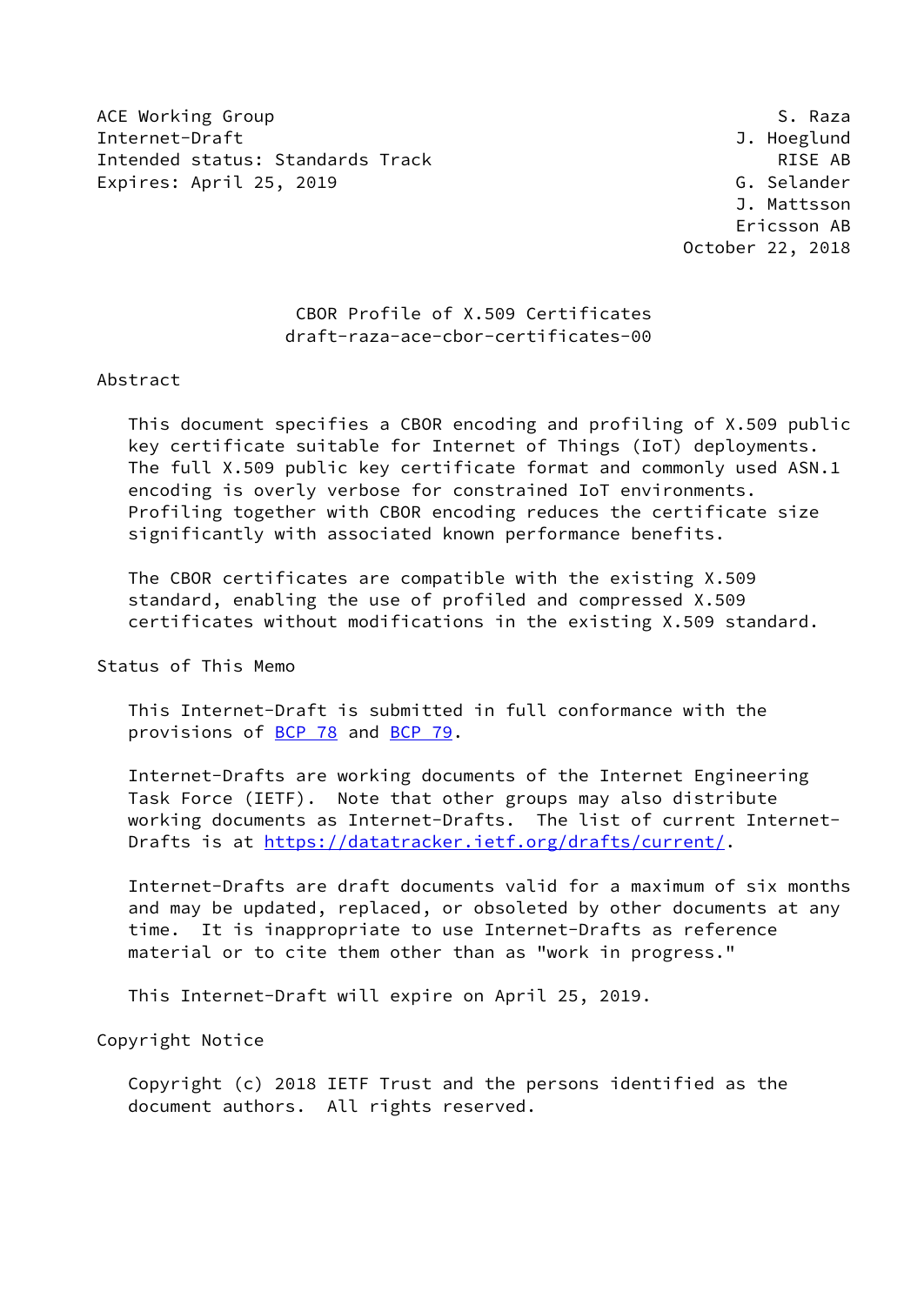## <span id="page-1-1"></span>Internet-Draft CBOR Profile of X.509 Certificates October 2018

This document is subject to [BCP 78](https://datatracker.ietf.org/doc/pdf/bcp78) and the IETF Trust's Legal Provisions Relating to IETF Documents [\(https://trustee.ietf.org/license-info](https://trustee.ietf.org/license-info)) in effect on the date of publication of this document. Please review these documents carefully, as they describe your rights and restrictions with respect to this document. Code Components extracted from this document must include Simplified BSD License text as described in Section 4.e of the Trust Legal Provisions and are provided without warranty as described in the Simplified BSD License.

### Table of Contents

|    |                                              | $\overline{2}$ |
|----|----------------------------------------------|----------------|
|    | X.509 Certificate Profile                    | $\overline{3}$ |
| 3. |                                              | $\overline{5}$ |
| 4. |                                              | 6              |
| 5. | Expected Certificate Sizes                   | $\mathbf I$    |
| 6. |                                              | $\mathbf{I}$   |
| 7. |                                              | $\mathbf{I}$   |
| 8. |                                              | $\mathbf{Z}$   |
| 9. |                                              | 8              |
|    |                                              | <u>8</u>       |
|    | 10.1. Normative References                   | 8              |
|    | 10.2. Informative References                 | 8              |
|    | Appendix A. CBOR Certificate, CDDL           | 9              |
|    | Appendix B. X.509 Certificate Profile, ASN.1 | <u>9</u>       |
|    | Authors' Addresses                           | 11             |
|    |                                              |                |

# <span id="page-1-0"></span>[1](#page-1-0). Introduction

 One of the challenges with deploying a Public Key Infrastructure (PKI) for the Internet of Things (IoT) is the size and encoding of X.509 public key certificates, since those are not optimized for constrained environments [\[RFC7228](https://datatracker.ietf.org/doc/pdf/rfc7228)]. More compact certificate representations are desirable. Due to the current PKI usage of X.509 certificates, keeping X.509 compatibility is necessary at least for a transition period. However, the use of a more compact encoding with the Concise Binary Object Representation (CBOR) [\[I-D.ietf-cbor-7049bis](#page-8-4)] reduces the certificate size significantly which has known performance benefits in terms of decreased communication overhead, power consumption, latency, storage, etc.

CBOR is a data format designed for small code size and small message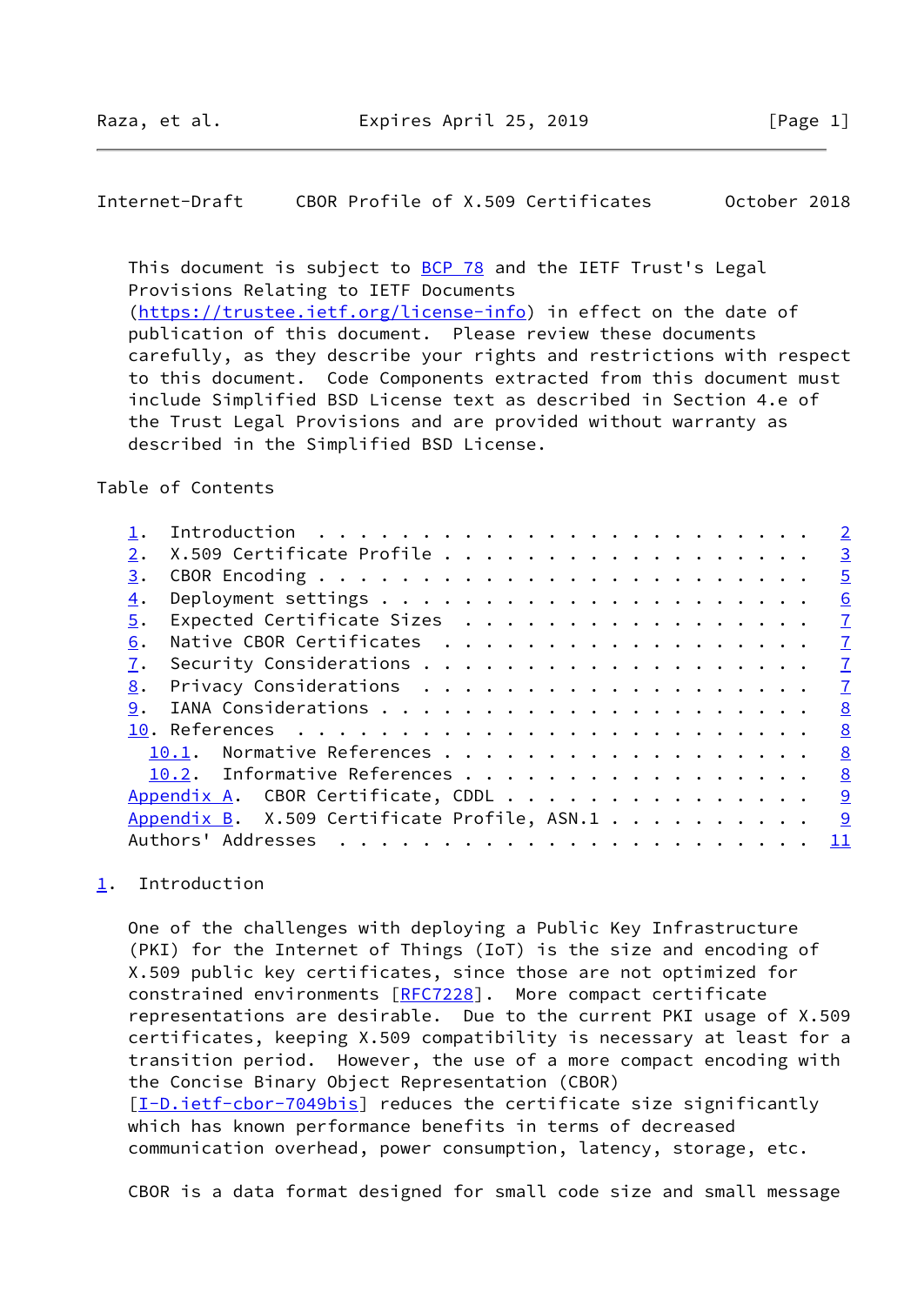size. CBOR builds on the JSON data model but extends it by e.g. encoding binary data directly without base64 conversion. In addition to the binary CBOR encoding, CBOR also has a diagnostic notation that is readable and editable by humans. The Concise Data Definition Language (CDDL)  $[I-D.iet f-coor-cdd]$  provides a way to express

| Raza, et al. | Expires April 25, 2019 | [Page 2] |
|--------------|------------------------|----------|
|              |                        |          |

<span id="page-2-0"></span>Internet-Draft CBOR Profile of X.509 Certificates October 2018

 structures for protocol messages and APIs that use CBOR. [\[I-D.ietf-cbor-cddl\]](#page-8-5) also extends the diagnostic notation.

 CBOR data items are encoded to or decoded from byte strings using a type-length-value encoding scheme, where the three highest order bits of the initial byte contain information about the major type. CBOR supports several different types of data items, in addition to integers (int, uint), simple values (e.g. null), byte strings (bstr), and text strings (tstr), CBOR also supports arrays of data items and maps of pairs of data items. For a complete specification and examples, see  $[I-D.iett-cbor-7049bis]$  and  $[I-D.iett-cbor-cdd]$ .

 This document specifies the CBOR certificate profile, which is a CBOR based encoding and compression of the X.509 certificate format. The profile is based on previous work on profiling of X.509 certificates for Internet of Things deployments  $[X.509 - IoT]$  which retains backwards compatibility with X.509, and can be applied for lightweight certificate based authentication with e.g. DTLS [\[RFC6347](https://datatracker.ietf.org/doc/pdf/rfc6347)] or EDHOC [[I-D.selander-ace-cose-ecdhe\]](#page-8-6). The same profile can be used for "native" CBOR encoded certificates, which further optimizes the performance in constrained environments but are not backwards compatible with X.509, see [Section 6](#page-7-0).

 Other work has looked at reducing size of X.509 certificates. The purpose of this document is to stimulate a discussion on CBOR based certificates. Further optimizations of this profile are known and will be included in future versions.

### o Terminology {#terminology}

 The key words "MUST", "MUST NOT", "REQUIRED", "SHALL", "SHALL NOT", "SHOULD", "SHOULD NOT", "RECOMMENDED", "NOT RECOMMENDED", "MAY", and "OPTIONAL" in this document are to be interpreted as described in [BCP](https://datatracker.ietf.org/doc/pdf/bcp14) [14](https://datatracker.ietf.org/doc/pdf/bcp14) [[RFC2119\]](https://datatracker.ietf.org/doc/pdf/rfc2119) [\[RFC8174](https://datatracker.ietf.org/doc/pdf/rfc8174)] when, and only when, they appear in all capitals, as shown here.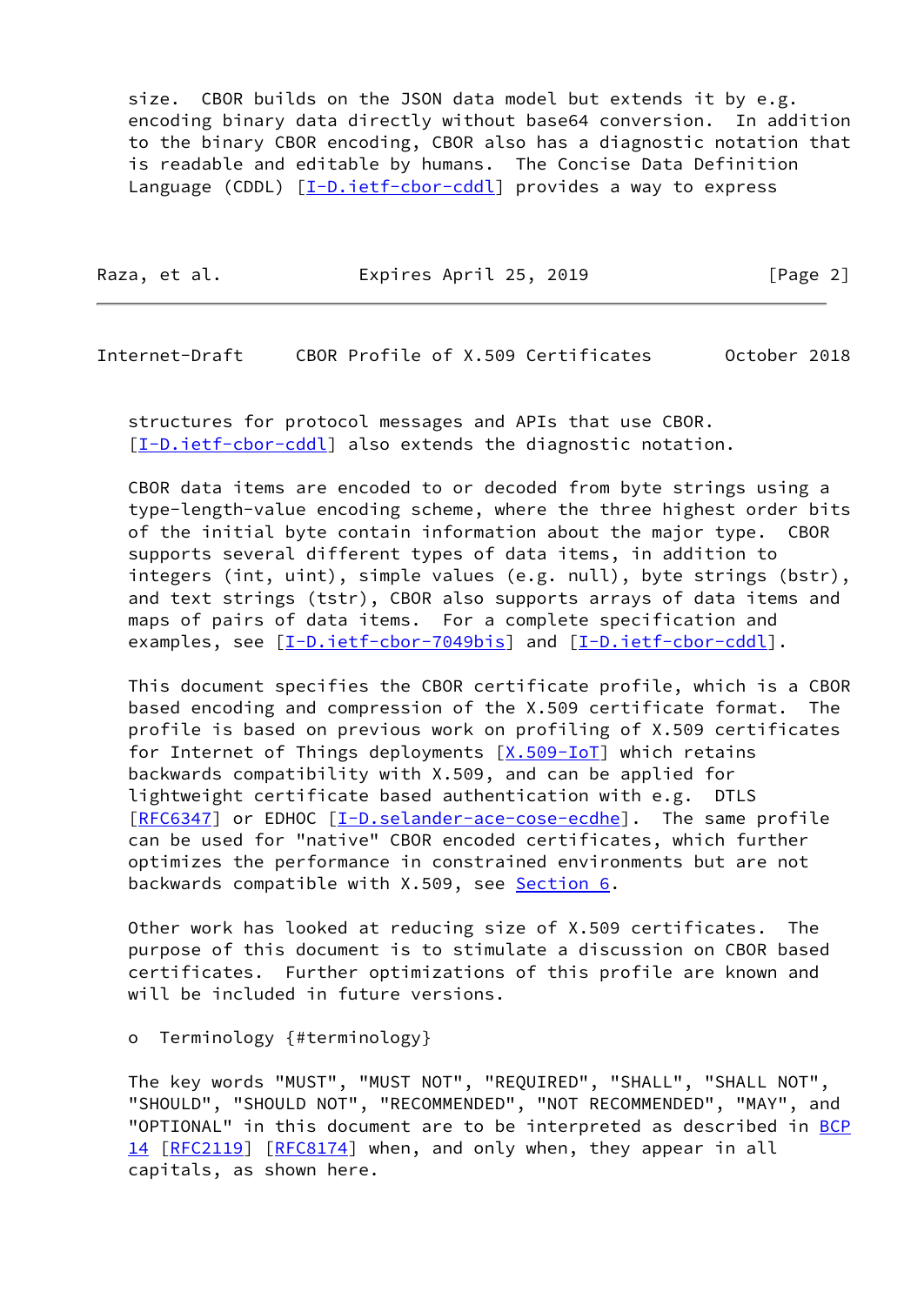This specification makes use of the terminology in [[RFC7228\]](https://datatracker.ietf.org/doc/pdf/rfc7228).

<span id="page-3-0"></span>[2](#page-3-0). X.509 Certificate Profile

 This profile is inspired by [\[RFC7925](https://datatracker.ietf.org/doc/pdf/rfc7925)] and mandates further restrictions to enable reduction of certificate size. In this section we list the required fields in an X.509 certificate needed by devices in IoT deployments. The corresponding ASN.1 schema is given in [Appendix B.](#page-9-2)

 In order to comply with this certificate profile, the following restrictions MUST be applied:

| Raza, et al. | Expires April 25, 2019 | [Page 3] |
|--------------|------------------------|----------|
|--------------|------------------------|----------|

Internet-Draft CBOR Profile of X.509 Certificates October 2018

- o Version number. The X.509 standard has not moved beyond version 3 since 2008. With the introduction of certificate extensions new certificate fields can be added without breaking the format, making version changes less likely. Therefore this profile fixes the version number to 3.
- o Serial number. The serial number together with the identity of the CA is the unique identifier of a certificate. The X.509 standard does not specify the signedness of the serial number, but this profile requires an unsigned integer.
- o Signature algorithm. For the CBOR profile, the signature algorithm is fixed to ECDSA with SHA256.
- o Issuer. Used to identify the issuing CA through a sequence of name-value pairs. This profile is restricting this to one pair, common name and associated string value. The common name MUST uniquely identify the CA. Other fields MUST NOT be used.
- o Validity. The following representation MUST be used: UTCTime format, YYMMDDhhmmss. This is the most compact format allowed by the X.509 standard.
- o Subject. The subject section has the same format as the issuer, identifying the receiver of the public key through a sequence of name-value pairs. This sequence is in the profile restricted to a single pair, subject name and associated (unique) value. For an IoT-device, the MAC-derived EUI-64 serves this purpose well.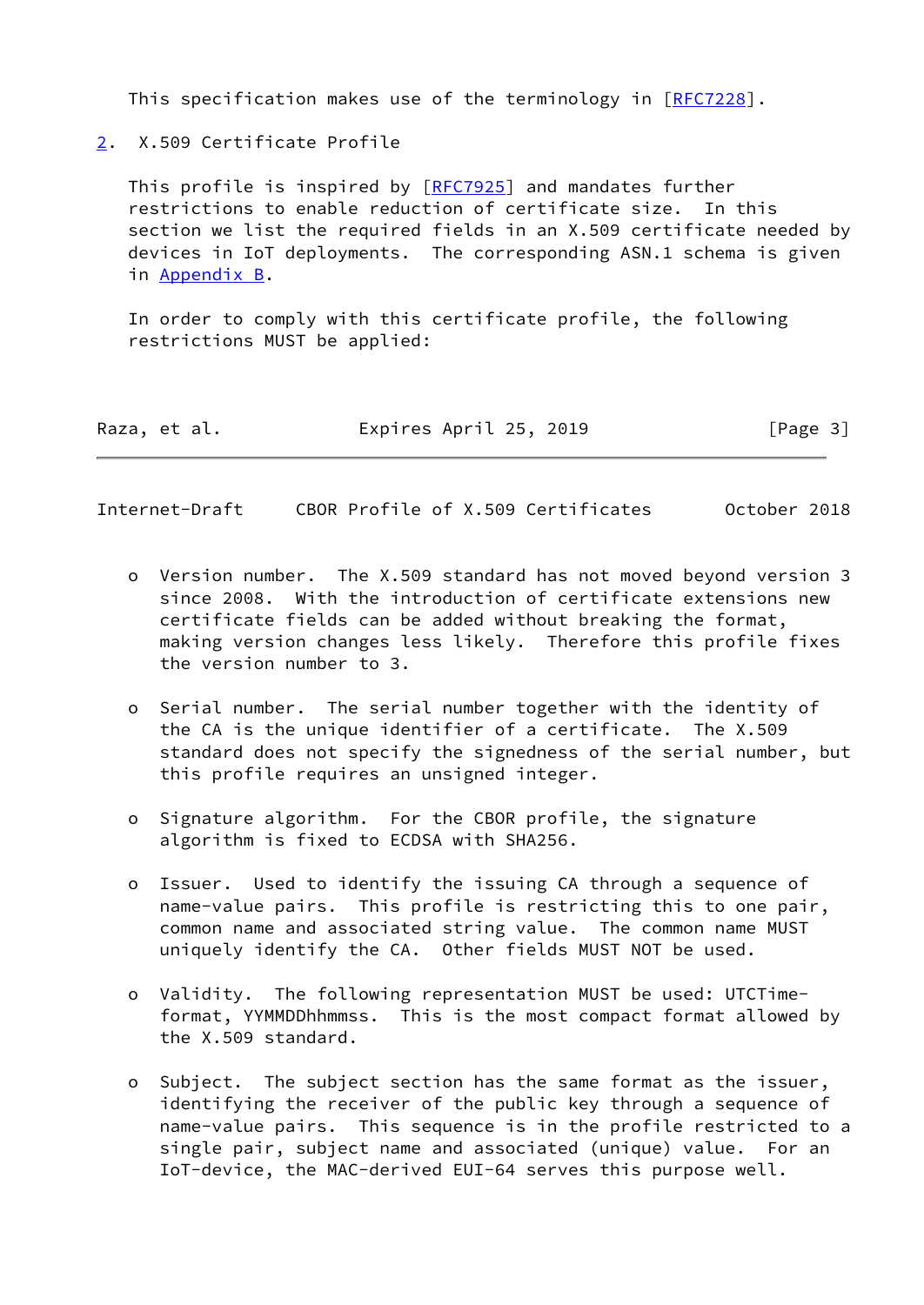- o Subject public key info. For the IoT devices, elliptic curve cryptography based algorithms have clear advantages. For the IoT profile the public key algorithm is fixed to prime256v1.
- o Issuer Unique ID and Subject Unique ID. These fields are optional in X.509 and MUST NOT be used with the CBOR profile.
- o Extensions. Extensions consist of three parts; an OID, a boolean telling if it is critical or not, and the value. To maintain forward compatibility, the CBOR profile does not restrict the use of extensions. By the X.509-standard, any device must be able to process eight extensions types. Since only four of them are critical for IoT, this profile is making the other four optional. Still mandatory to be understood are:
	- \* Key Usage
	- \* Subject Alternative Name

| Raza, et al. | Expires April 25, 2019 | [Page 4] |
|--------------|------------------------|----------|

<span id="page-4-1"></span>Internet-Draft CBOR Profile of X.509 Certificates October 2018

- \* Basic Constraints
- \* Extended Key Usage
- o Certificate signature algorithm. This field duplicates the info present in the signature algorithm field. Fixed to ECDSA with SHA256.
- o Certificate Signature. The field corresponds to the signature done by the CA private key. For the CBOR profile, this is restricted to ECDSA type signatures with a signature length of 64 bits.
- <span id="page-4-0"></span>[3](#page-4-0). CBOR Encoding

 This section specifies the CBOR certificates, which are the result of the CBOR encoding and lossless compression of the X.509 certificate profile of the previous section. The CDDL representation is given in [Appendix A](#page-9-0).

 The encoding and compression has several components including: ASN.1 and base64 encoding is replaced with CBOR encoding, static fields are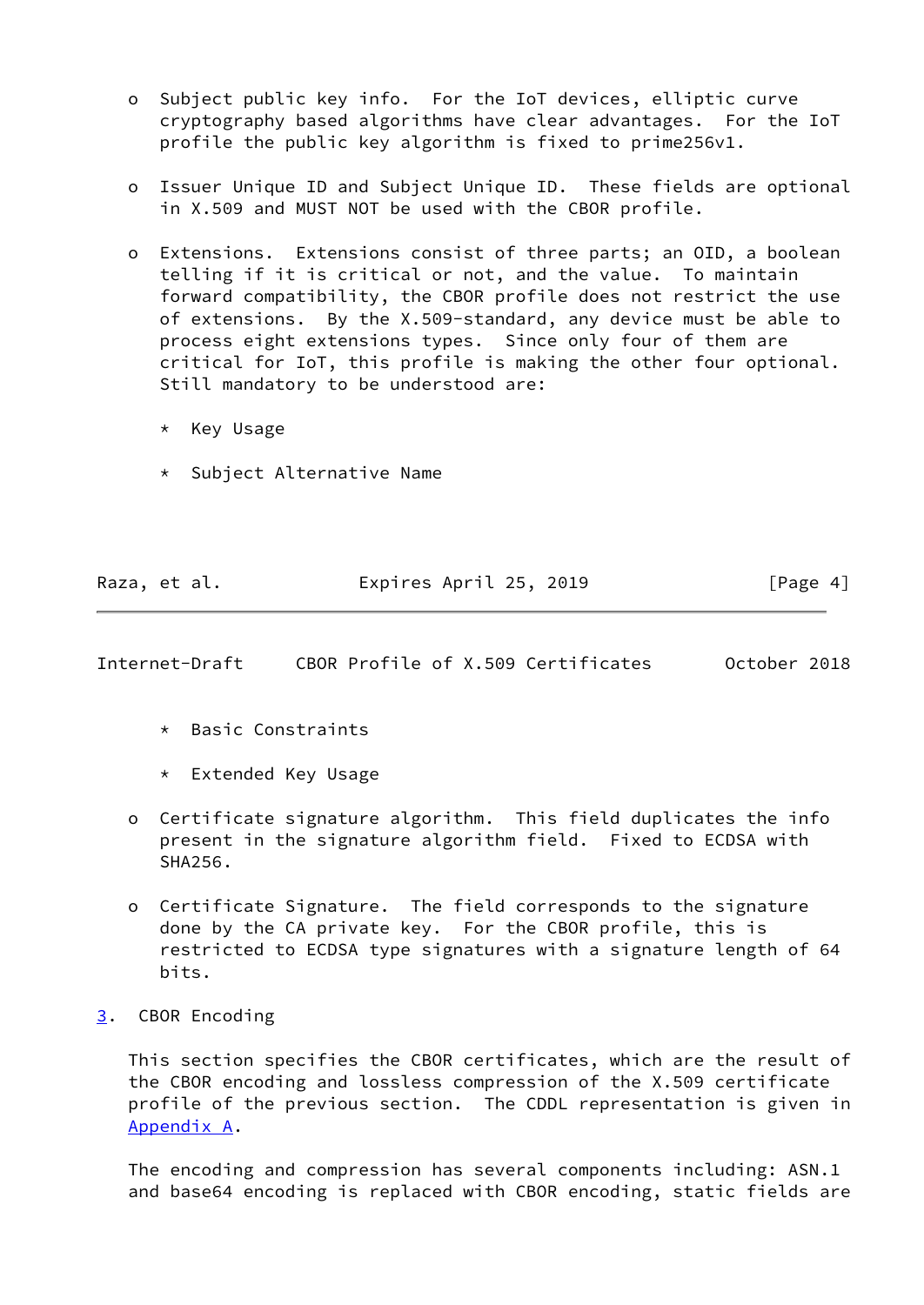elided, and compression of elliptic curve points. The field encodings and associated savings are listed below. Combining these different components reduces the certificate size significantly, see Figure 1.

- o Version number. The version number field is omitted in the encoding. This saves 5 bytes.
- o Serial number. The serial number is encoded as an unsigned integer. Encoding overhead is reduced by one byte.
- o Signature algorithm. The signature algorithm is known from the profile and is omitted in the ecoding. This saves 12 bytes.
- o Issuer. Since the profile only allows the common name type, the common name type specifier is omitted. In total, the issuer field encoding overhead goes from 13 bytes to one byte.
- o Validity. The time is encoded as UnixTime in integer format. The validity is represented as a 'not before'-'not after' pair of integer. This reduces the size from 32 to 11 bytes.
- o Subject. An IoT subject is identified by a EUI-64, in turn based on a 48bit unique MAC id. This is encoded using only 7 bytes using CBOR. This is a reduction down from 36 bytes for the corresponding ASN.1 encoding.

| Raza, et al. | Expires April 25, 2019 | [Page 5] |
|--------------|------------------------|----------|
|              |                        |          |

<span id="page-5-0"></span>Internet-Draft CBOR Profile of X.509 Certificates October 2018

- o Subject public key info. The algorithm identifier is known from the profile restrictions and is omitted. One of the public key ECC curve point elements can be calculated from the other, hence only one of the curve points is needed (point compression, see [[PointCompression\]](#page-8-7)). These actions together reduce size from 91 to 35 bytes.
- o Extensions. Minor savings are achieved by the compact CBOR encoding. In addition, the relevant X.509 extension OIDs always start with 0x551D, hence these two bytes can be omitted.
- o Certificate signature algorithm. The signature algorithm is known from the profile and is omitted in the ecoding.
- o Signature. Since the signature algorithm and resulting signature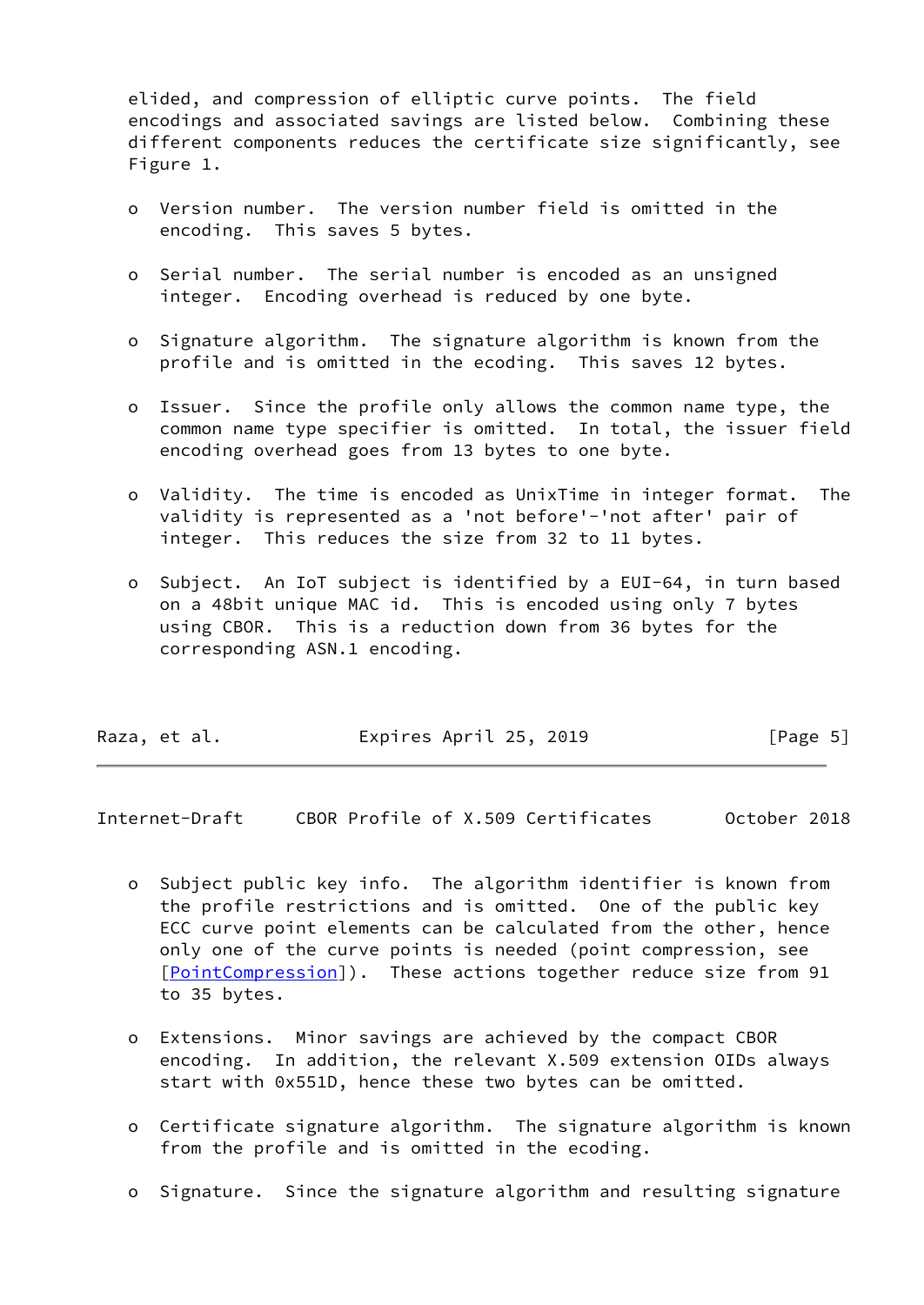length are known, padding and extra length fields which are present in the ASN.1 encoding are omitted. The overhead for encoding the 64-bit signature value is reduced from 11 to 2 bytes.

<span id="page-6-0"></span>[4](#page-6-0). Deployment settings

 CBOR certificates can be deployed with legacy X.509 certificates and CA infrastructure. In order to verify the signature, the CBOR certificate is used to recreate the original X.509 data structure to be able to verify the signature.

 For the currently used DTLS v1.2 protocol, where the handshake is sent unencrypted, the actual encoding and compression can be done at different locations depending on the deployment setting. For example, the mapping between CBOR certificate and standard X.509 certificate can take place in a 6LoWPAN border gateway which allows the server side to stay unmodified. This case gives the advantage of the low overhead of a CBOR certificate over a constrained wireless links. The conversion to X.509 within an IoT device will incur a computational overhead, however, this is negligible compared to the reduced communication overhead.

 For the setting with constrained server and server-only authentication, the server only needs to be provisioned with the CBOR certificate and does not perform the conversion to X.509. This option is viable when client authentication can be asserted by other means.

 For DTLS v1.3 the encoding needs to be done fully end-to-end, through adding the endcoding/decoding functionality to the server.

| Raza, et al. | Expires April 25, 2019 | [Page 6] |
|--------------|------------------------|----------|
|              |                        |          |

<span id="page-6-2"></span>Internet-Draft CBOR Profile of X.509 Certificates October 2018

## <span id="page-6-1"></span>[5](#page-6-1). Expected Certificate Sizes

 The profiling size saving mainly comes from enforcing removal of issuer and subject info fields besides the common name. The encoding savings are presented above in **Section 3**, resulting in the numbers shown in Figure 1.

+-------------------------------------------------------------+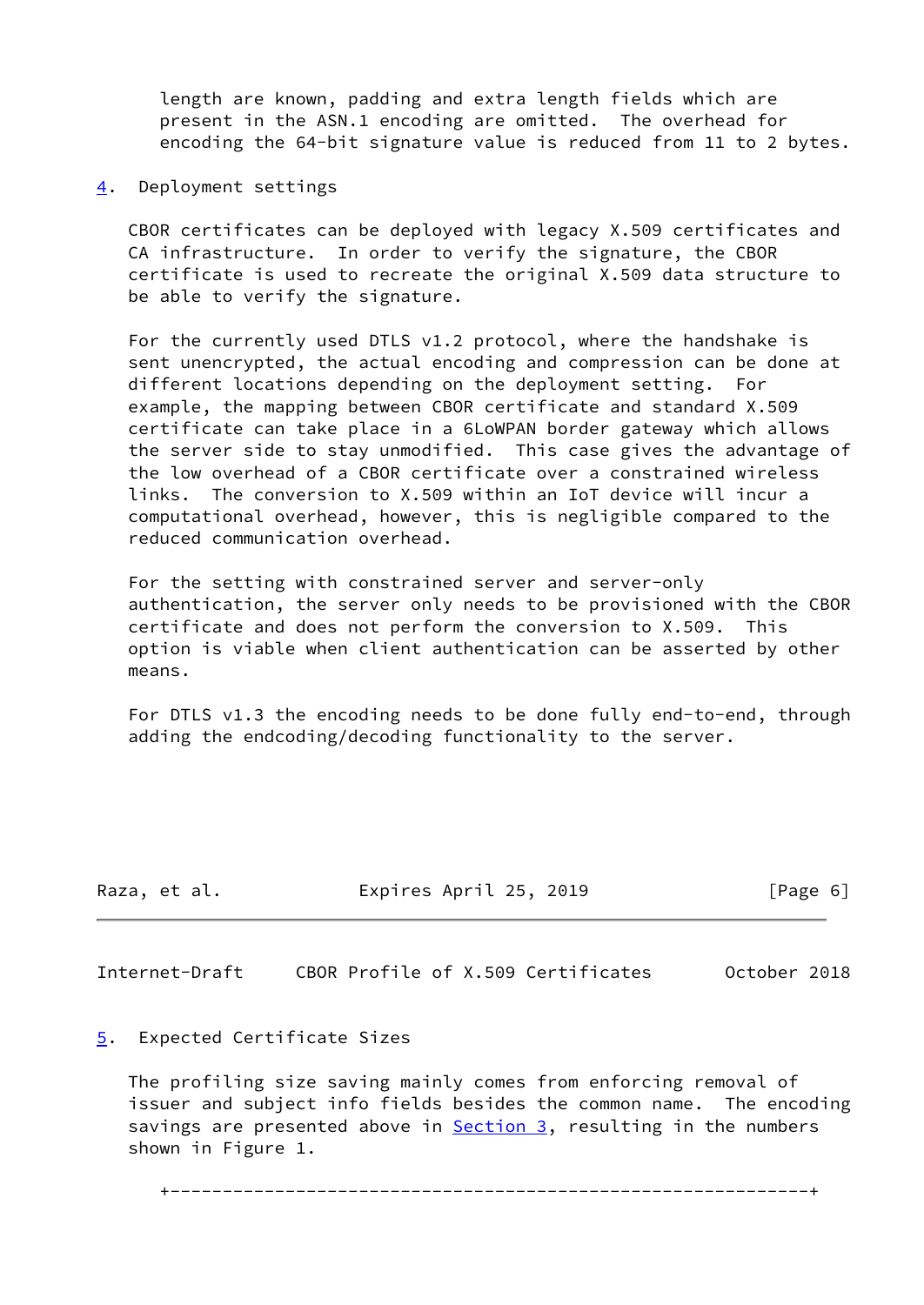|              | X.509 | X.509 Profiled   CBOR Encoded |     |
|--------------|-------|-------------------------------|-----|
| ' Cert. Size | 450   | 392                           | 238 |

Figure 1: Comparing Sizes of Certificates (bytes)

<span id="page-7-0"></span>[6](#page-7-0). Native CBOR Certificates

 Further performance improvements can be achieved with the use of native CBOR certificates. In this case the signature is calculated over the CBOR encoded structure rather than the ASN.1 encoded structure. This removes entirely the need for ASN.1 and reduces the processing in the authenticating devices.

 This solution applies when the devices are only required to authenticate with a set of native CBOR certificate compatible servers, which may become a preferred approach for future deployments. The mapping between X.509 and CBOR certificates enables a migration path between the backwards compatible format and the fully optimized format.

<span id="page-7-1"></span>[7](#page-7-1). Security Considerations

 The CBOR profiling of X.509 certificates does not change the security assumptions needed when deploying standard X.509 certificates but decreases the number of fields transmitted, which reduces the risk for implementation errors.

 Conversion between the certificate formats can be made in constant time to reduce risk of information leakage through side channels.

<span id="page-7-2"></span>[8](#page-7-2). Privacy Considerations

 The mechanism in this draft does not reveal any additional information compared to X.509.

 Because of difference in size, it will be possible to detect that this profile is used.

|  |  | Raza, et al. | Expires April 25, 2019 |  | [Page 7] |
|--|--|--------------|------------------------|--|----------|
|--|--|--------------|------------------------|--|----------|

<span id="page-7-3"></span>Internet-Draft CBOR Profile of X.509 Certificates October 2018

The gateway solution described in **Section 4** requires unencrypted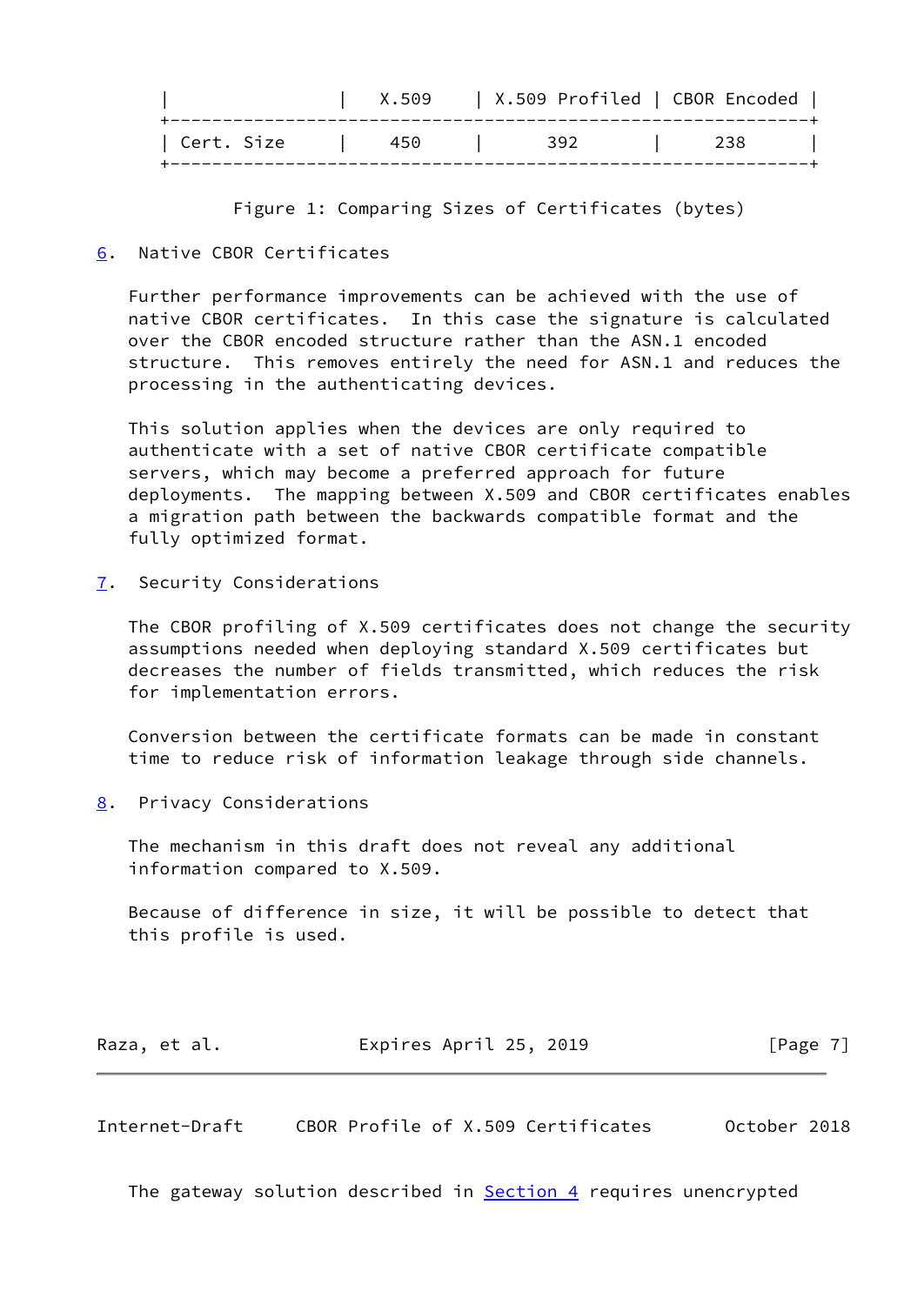certificates.

<span id="page-8-0"></span>[9](#page-8-0). IANA Considerations

None.

- <span id="page-8-1"></span>[10.](#page-8-1) References
- <span id="page-8-4"></span><span id="page-8-2"></span>[10.1](#page-8-2). Normative References
	- [I-D.ietf-cbor-7049bis] Bormann, C. and P. Hoffman, "Concise Binary Object Representation (CBOR)", [draft-ietf-cbor-7049bis-03](https://datatracker.ietf.org/doc/pdf/draft-ietf-cbor-7049bis-03) (work in progress), September 2018.

<span id="page-8-5"></span>[I-D.ietf-cbor-cddl]

 Birkholz, H., Vigano, C., and C. Bormann, "Concise data definition language (CDDL): a notational convention to express CBOR and JSON data structures", [draft-ietf-cbor](https://datatracker.ietf.org/doc/pdf/draft-ietf-cbor-cddl-05) [cddl-05](https://datatracker.ietf.org/doc/pdf/draft-ietf-cbor-cddl-05) (work in progress), August 2018.

- [RFC2119] Bradner, S., "Key words for use in RFCs to Indicate Requirement Levels", [BCP 14](https://datatracker.ietf.org/doc/pdf/bcp14), [RFC 2119](https://datatracker.ietf.org/doc/pdf/rfc2119), DOI 10.17487/RFC2119, March 1997, <[https://www.rfc-editor.org/info/rfc2119>](https://www.rfc-editor.org/info/rfc2119).
- [RFC8174] Leiba, B., "Ambiguity of Uppercase vs Lowercase in [RFC](https://datatracker.ietf.org/doc/pdf/rfc2119) [2119](https://datatracker.ietf.org/doc/pdf/rfc2119) Key Words", [BCP 14](https://datatracker.ietf.org/doc/pdf/bcp14), [RFC 8174,](https://datatracker.ietf.org/doc/pdf/rfc8174) DOI 10.17487/RFC8174, May 2017, [<https://www.rfc-editor.org/info/rfc8174](https://www.rfc-editor.org/info/rfc8174)>.
- <span id="page-8-3"></span>[10.2](#page-8-3). Informative References

<span id="page-8-6"></span>[I-D.selander-ace-cose-ecdhe]

 Selander, G., Mattsson, J., and F. Palombini, "Ephemeral Diffie-Hellman Over COSE (EDHOC)", [draft-selander-ace](https://datatracker.ietf.org/doc/pdf/draft-selander-ace-cose-ecdhe-10) [cose-ecdhe-10](https://datatracker.ietf.org/doc/pdf/draft-selander-ace-cose-ecdhe-10) (work in progress), September 2018.

<span id="page-8-7"></span>[PointCompression]

 Miller, V., "Use of Elliptic Curves in Cryptography.", Springer, Cham. Lecture Notes of the Institute for Computer Sciences, Social Informatics and Telecommunications Engineering, vol 218., 1986, <[https://doi.org/10.1007/3-540-39799-X\\_31>](https://doi.org/10.1007/3-540-39799-X_31).

 [RFC6347] Rescorla, E. and N. Modadugu, "Datagram Transport Layer Security Version 1.2", [RFC 6347](https://datatracker.ietf.org/doc/pdf/rfc6347), DOI 10.17487/RFC6347, January 2012, [<https://www.rfc-editor.org/info/rfc6347](https://www.rfc-editor.org/info/rfc6347)>.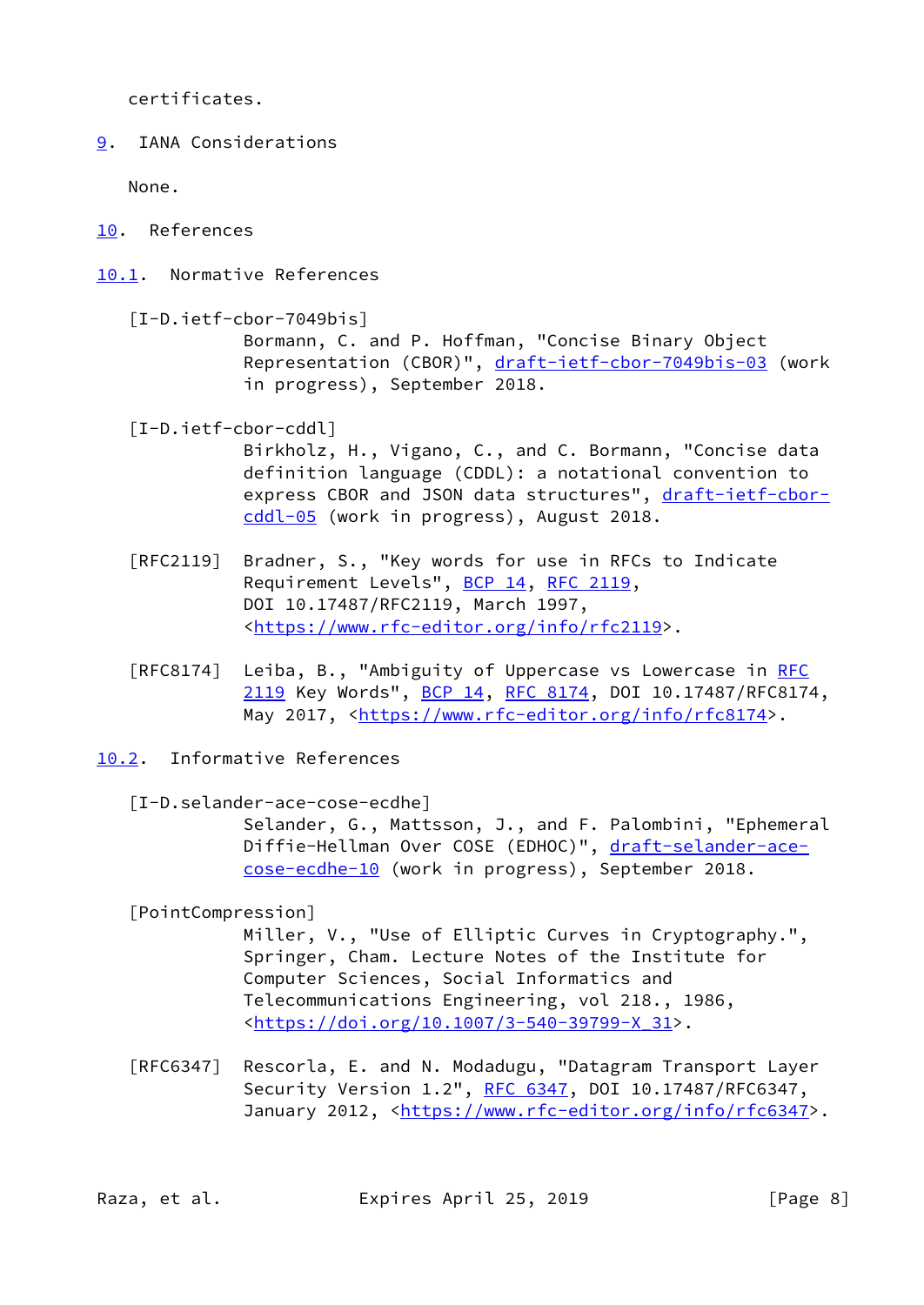<span id="page-9-1"></span>Internet-Draft CBOR Profile of X.509 Certificates October 2018

- [RFC7228] Bormann, C., Ersue, M., and A. Keranen, "Terminology for Constrained-Node Networks", [RFC 7228,](https://datatracker.ietf.org/doc/pdf/rfc7228) DOI 10.17487/RFC7228, May 2014, <[https://www.rfc-editor.org/info/rfc7228>](https://www.rfc-editor.org/info/rfc7228).
- [RFC7925] Tschofenig, H., Ed. and T. Fossati, "Transport Layer Security (TLS) / Datagram Transport Layer Security (DTLS) Profiles for the Internet of Things", [RFC 7925](https://datatracker.ietf.org/doc/pdf/rfc7925), DOI 10.17487/RFC7925, July 2016, <[https://www.rfc-editor.org/info/rfc7925>](https://www.rfc-editor.org/info/rfc7925).

<span id="page-9-3"></span>[X.509-IoT]

 Forsby, F., Furuhed, M., Papadimitratos, P., and S. Raza, "Lightweight X.509 Digital Certificates for the Internet of Things.", Springer, Cham. Lecture Notes of the Institute for Computer Sciences, Social Informatics and Telecommunications Engineering, vol 242., July 2018, <[https://doi.org/10.1007/978-3-319-93797-7\\_14>](https://doi.org/10.1007/978-3-319-93797-7_14).

<span id="page-9-0"></span>[Appendix A.](#page-9-0) CBOR Certificate, CDDL

```
 certificate = [
   serial_number : uint,
   issuer : text,
   validity : [notBefore: int, notAfter: int],
   subject : text / bytes
   public_key : bytes
   ? extensions : [+ extension],
   signature : bytes
 ]
extension = \lceil oid : int,
   ? critical : bool,
   value : bytes
 ]
```
<span id="page-9-2"></span>[Appendix B.](#page-9-2) X.509 Certificate Profile, ASN.1

```
 IOTCertificate DEFINITIONS EXPLICIT TAGS ::= BEGIN
 Certificate ::= SEQUENCE {
  tbsCertificate TBSCertificate,
 signatureAlgorithm SignatureIdentifier,
 signature BIT STRING
 }
```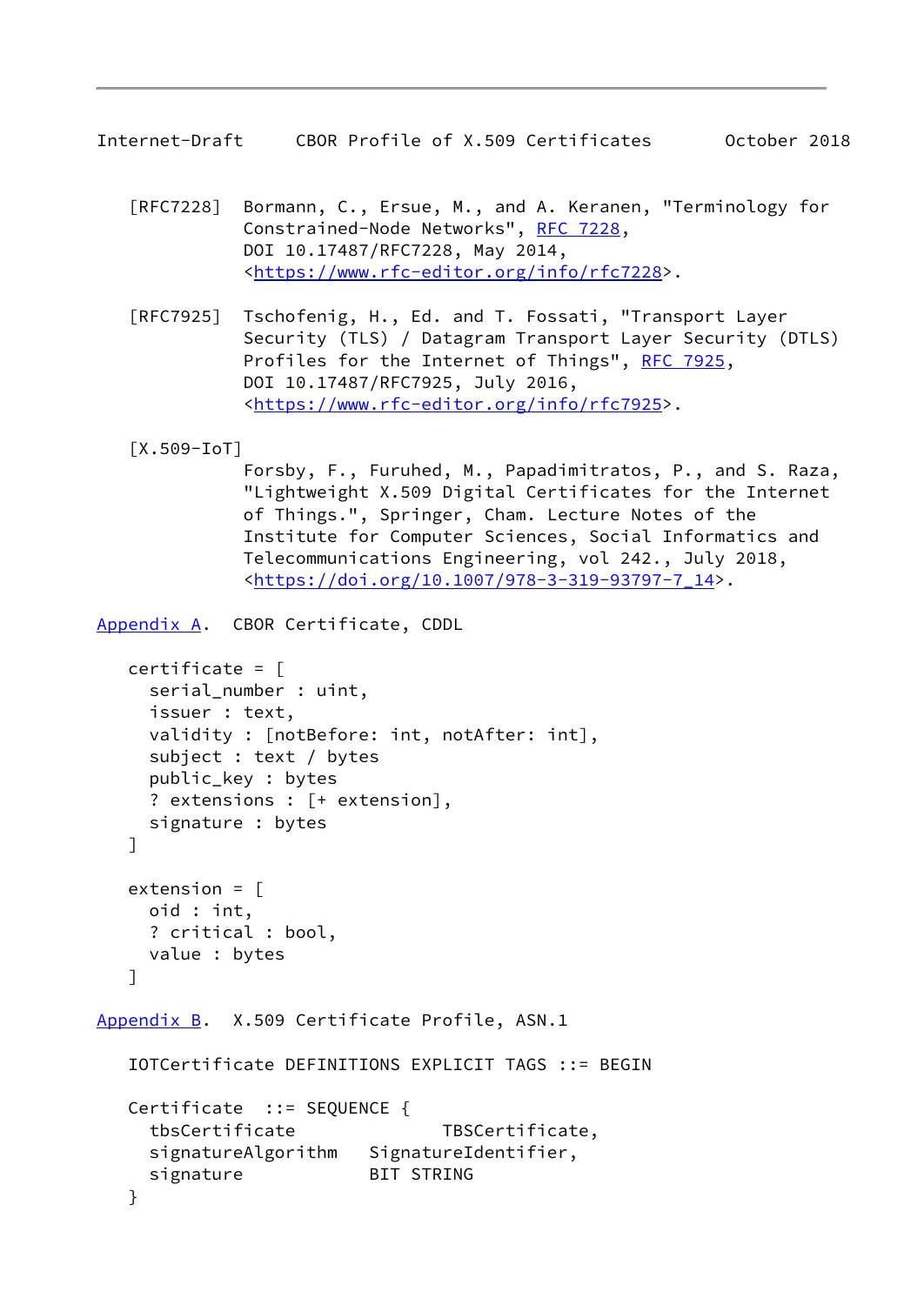```
 TBSCertificate ::= SEQUENCE {
```

```
Raza, et al.                 Expires April 25, 2019                 [Page 9]
Internet-Draft CBOR Profile of X.509 Certificates October 2018
    version [0] INTEGER {v3(2)},
    serialNumber INTEGER (1..MAX),
    signature SignatureIdentifier,
     issuer Name,
     validity Validity,
     subject Name,
     subjectPublicKeyInfo SubjectPublicKeyInfo,
     extensions [3] Extensions OPTIONAL
   }
   SignatureIdentifier ::= SEQUENCE {
     algorithm OBJECT IDENTIFIER (ecdsa-with-SHA256)
   Name ::= SEQUENCE SIZE (1) OF DistinguishedName
   DistinguishedName ::= SET SIZE (1) OF CommonName
   CommonName ::= SEQUENCE {
     type OBJECT IDENTIFIER (id-at-commonName),
     value UTF8String
         -- For a CA, value is CA name, else EUI-64 in format
         -- "01-23-54-FF-FE-AB-CD-EF"
   }
  Validity ::= SEQUENCE {
     notBefore UTCTime,
     notAfter UTCTime
   }
   SubjectPublicKeyInfo::= SEQUENCE {
     algorithm AlgorithmIdentifier,
    subjectPublicKey BIT STRING
   }
   AlgorithmIdentifier ::= SEQUENCE {
    algorithm OBJECT IDENTIFIER (id-ecPublicKey),
     parameters OBJECT IDENTIFIER (prime256v1)
   }
     Extensions ::= SEQUENCE SIZE (1..MAX) OF Extension
  Extension ::= SEQUENCE {
     extnId OBJECT IDENTIFIER,
```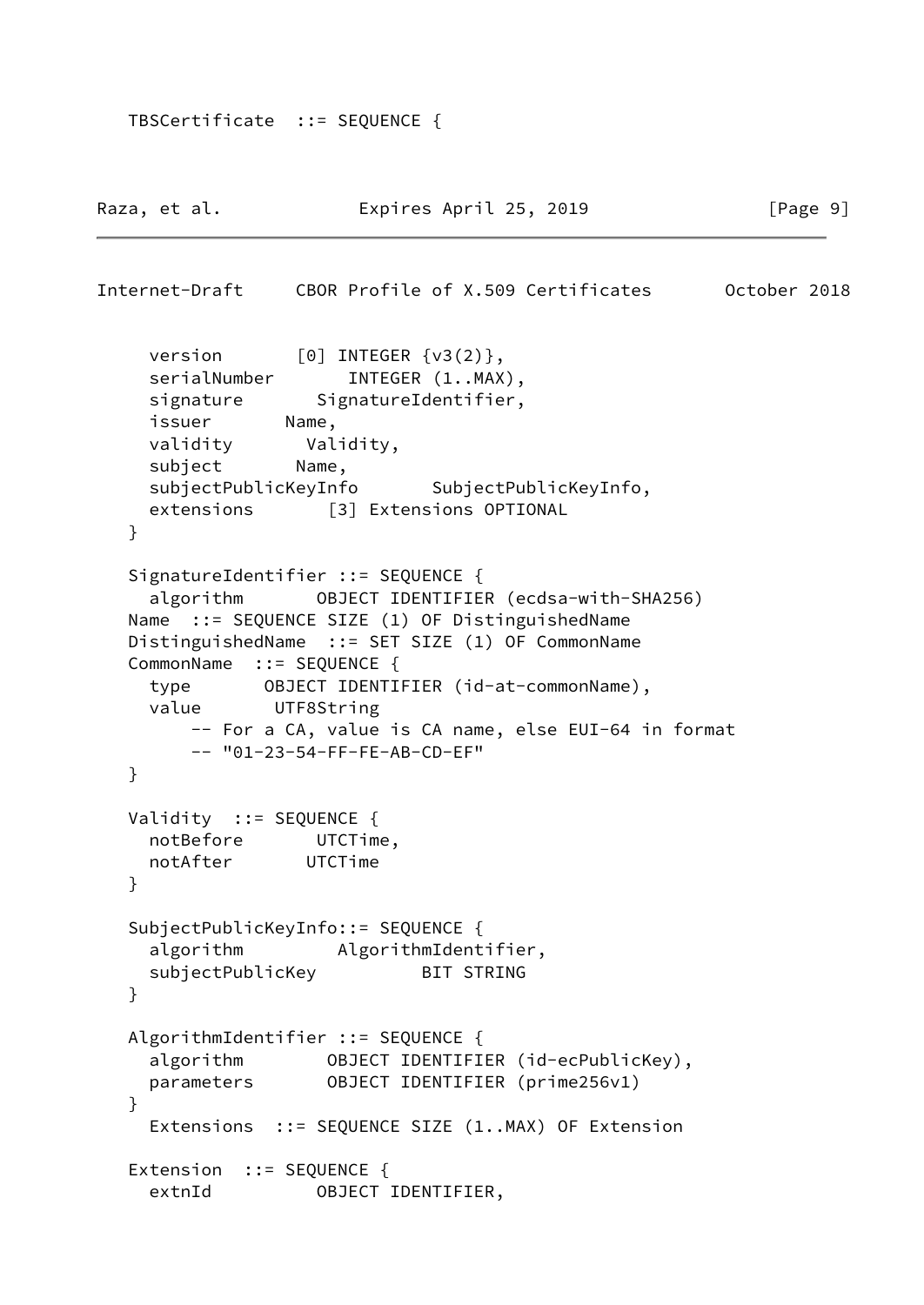<span id="page-11-0"></span>

| }                              | critical BOOLEAN DEFAULT FALSE,<br>extnValue OCTET STRING      |                                                                   |           |
|--------------------------------|----------------------------------------------------------------|-------------------------------------------------------------------|-----------|
|                                | $\{iso(1)$ member-body(2) us(840) 10045}                       |                                                                   |           |
|                                | ${\{ansi-X9-62 \; keyType(2) \; 1\}}$                          |                                                                   |           |
| Raza, et al.                   | Expires April 25, 2019                                         |                                                                   | [Page 10] |
|                                |                                                                | Internet-Draft CBOR Profile of X.509 Certificates 0ctober 2018    |           |
| prime256v1                     | OBJECT IDENTIFIER ::=<br>$\{ansi-X9-62 curves(3) prime(1) 7\}$ |                                                                   |           |
|                                |                                                                | ${\{ansi-X9-G2 \sigma1gnatures(4) \ecdsa-with-SHA2(3) 2\}}$       |           |
| id-at-commonName               | OBJECT IDENTIFIER                                              | $\cdots$ : : =<br>{joint-iso-itu-t(2) $ds(5)$ attributeType(4) 3} |           |
| <b>END</b>                     |                                                                |                                                                   |           |
| Authors' Addresses             |                                                                |                                                                   |           |
| Shahid Raza<br>RISE AB         |                                                                |                                                                   |           |
| Email: shahid.raza@ri.se       |                                                                |                                                                   |           |
| Joel Hoeglund<br>RISE AB       |                                                                |                                                                   |           |
| Email: joel.hoglund@ri.se      |                                                                |                                                                   |           |
| Goeran Selander<br>Ericsson AB |                                                                |                                                                   |           |
|                                | Email: goran.selander@ericsson.com                             |                                                                   |           |